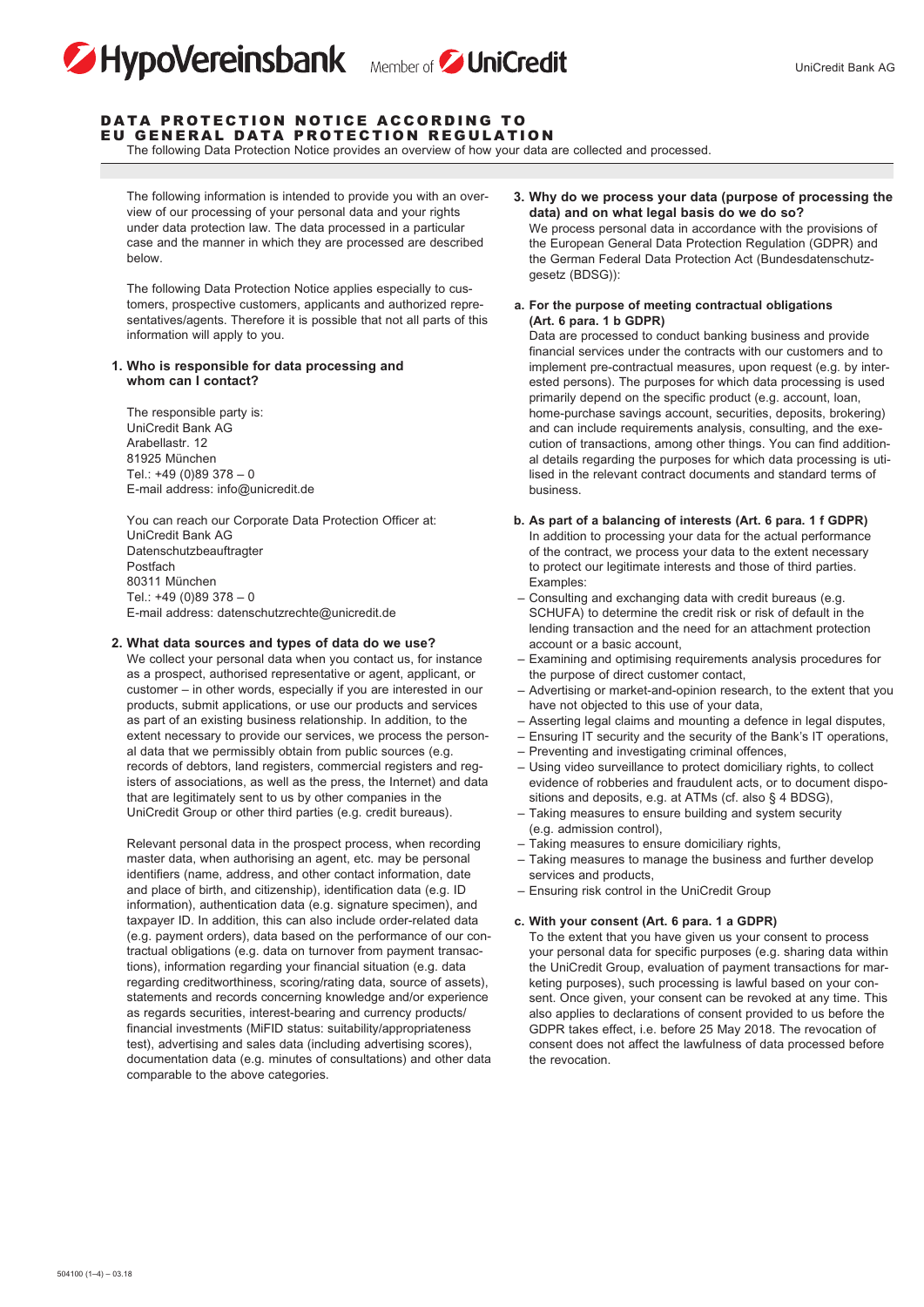### **d. Based on legal obligations (Art. 6 para. 1 c GDPR) or in the public interest (Art. 6 para. 1 e GDPR)**

 Moreover, as a bank, we are subject to various legal obligations, i.e. statutory requirements (e.g. the German Banking Act (Kreditwesengesetz), the Money-Laundering Act (Geldwäschegesetz), the Securities Trading Act (Wertpapierhandelsgesetz), and the tax laws) as well as bank regulatory requirements (e.g. those imposed by the European Central Bank, the European banking regulator, the German Central Bank and the German Federal Financial Supervisory Authority). The purposes for which processing is used include credit checks, identity and age checks, fraud and money-laundering prevention, the fulfilment of control and reporting obligations under tax laws and the assessment and control of risks to the Bank and the UniCredit Group.

## **4. Who receives my data?**

 Within the Bank, those parties that need access to your data to meet our contractual and statutory obligations receive such access. Service providers and agents utilised by us can also receive data for these purposes if they maintain banking secrecy. The latter are companies in the categories of credit services, IT services, logistics, printing services, telecommunications, collection, advising and consulting as well as sales and marketing.

 With respect to the disclosure of data to recipients outside of our Bank, it should first be noted that, as a bank, we are obliged to maintain confidentiality with respect to all customer-related facts and assessments of which we obtain knowledge (banking secrecy in accordance with No. 2 of our Standard Terms of Business). We may only disclose information regarding you when statutory provisions so require or when you have consented to this or we are authorised to issue a bank reference. Under these conditions, the following parties may receive your personal data, e.g.:

- Public bodies and institutions (e.g. the German Central Bank, the German Federal Financial Supervisory Authority, the European Banking Authority, the European Central Bank, financial authorities, prosecuting authorities) if there is a statutory or regulatory obligation.
- Other banks and financial services institutions or comparable institutions to which we send personal data in the pursuit of our business relationship with you (depending on the contract, e.g. correspondent banks, custodian banks, stock exchanges, credit bureaus)
- Other companies in the UniCredit Group for risk control based on statutory or regulatory obligations.

 Additional recipients of personal data can be those bodies to which you gave us your consent to transfer data or for which you released us from banking secrecy by agreement or consent.

# **5. Are data sent to a third country or an international organisation?**

 Data are transferred to locations in countries outside of the European Economic Area (so-called third countries) to the extent that

- this is necessary to fulfil your orders (e.g. payment orders and orders for securities),
- it is prescribed by law (e.g. notification obligations under tax law), or
- you have given us your consent.

 Beyond this, UniCredit Bank AG transmits no personal data to locations in third countries or international organisations. However, UniCredit Bank AG uses service providers for certain tasks, many of which also use service providers that may have their headquarters, parent companies or data centres in a third country. Data transfer is permissible if the European Commission has decided that there is an adequate level of protection in the third country (Art. 45 GDPR). If the Commission has not made such a decision, UniCredit Bank AG or the service provider may only transfer personal data to a service provider in a third country if suitable guarantees have been provided (standard data protection clauses, which have been accepted by the Commission or the supervisory authority in a specific proceeding) and enforceable rights and effective legal remedies are available. In addition, UniCredit Bank AG has contractually agreed with its service providers that basic data protection, which complies with the European level of data protection, must always be ensured by their contract partners.

 Upon request, UniCredit Bank AG will provide you with a copy of the standard data protection clauses with the aforementioned providers.

#### **6. For how long are my data stored?**

 We process and store your personal data for as long as is necessary to meet our contractual and statutory obligations, or as long as you are authorised to represent the particular (natural or legal) person to us. It should be kept in mind that our business relationship is a continuing obligation designed to last for years.

 If the data are no longer necessary to meet contractual or statutory obligations, they are deleted on a regular basis, unless there is a need to further process the data – for a limited period of time – for the following purposes:

- To meet retention obligations under commercial and tax law: Such laws include the German Commercial Code (HGB), the Tax Code (AO), the Banking Act (KWG), the Money-Laundering Act (GwG) and the Securities Trading Act (WpHG). These laws prescribe two- to ten-year retention or documentation periods.
- To preserve evidence under the provisions of the statute of limitations. Under §§ 195 et seq. of the German Civil Code (BGB), statutes of limitations can last for up to 30 years. However, the most common statute of limitations is for three years.

### **7. What are my data protection rights?**

 Every data subject has the right to **information** under Article 15 GDPR, the right to **rectification** under Article 16 GDPR, the right to **erasure** under Article 17 GDPR, the right to **restriction of processing** under Article 18 GDPR, the right to **object** under Article 21 GDPR and the right to **data portability** under Article 20 GDPR. The restrictions in §§ 34 and 35 BDSG apply to the right to information and the right of erasure. In addition, there is a right to lodge a complaint with a competent data protection authority (Article 77 GDPR in conjunction with § 19 BDSG).

 You can revoke consent to the processing of personal data at any time. This also applies to declarations of consent provided to us before the GDPR takes effect, i.e. before 25 May 2018. Please keep in mind that the revocation is only effective prospectively and does not affect any processing done before the revocation.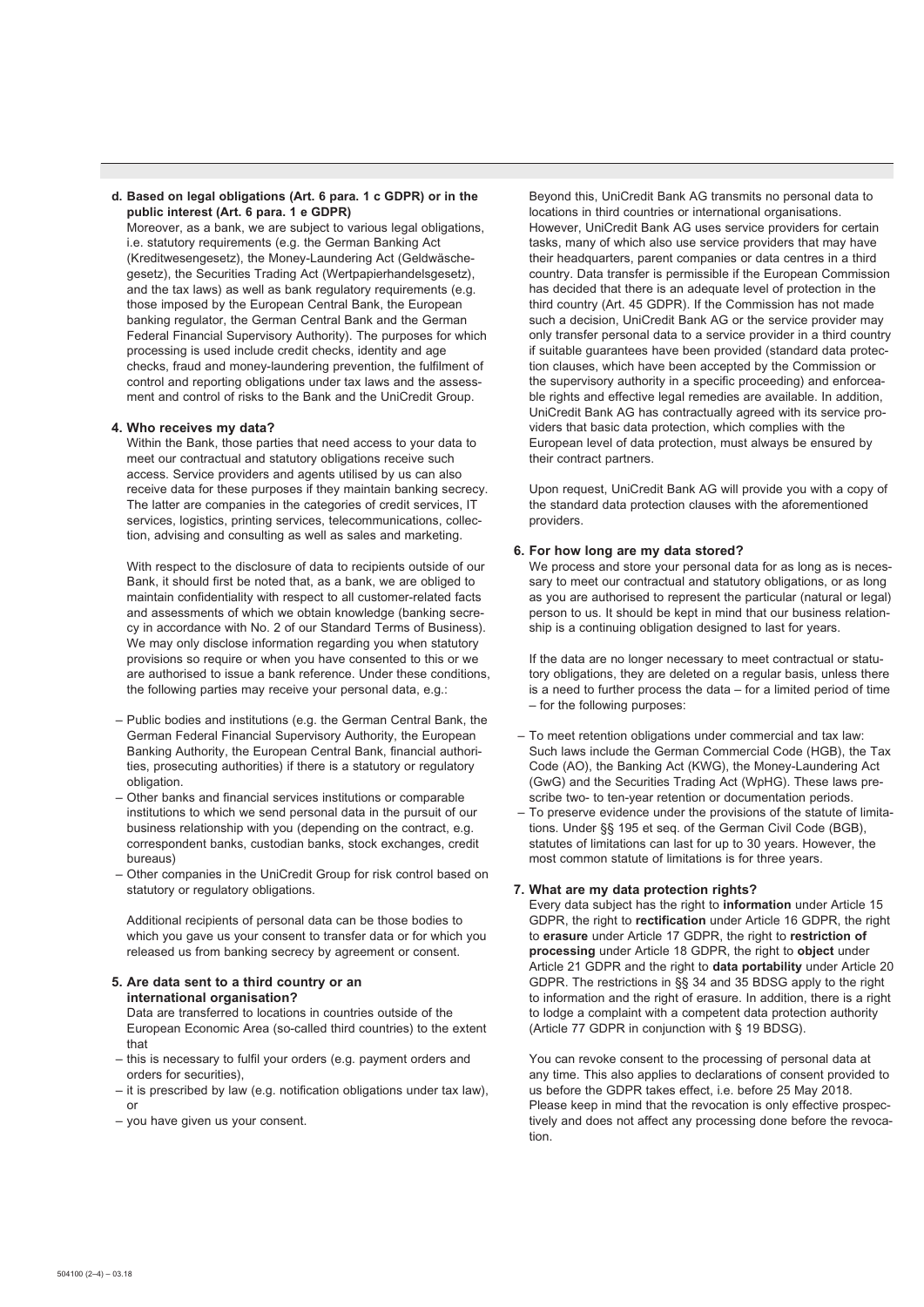## **8. Do I have an obligation to provide data?**

 Within the framework of our business relationship, you must provide the personal data that are necessary to initiate and conduct the business relationship and meet the related contractual obligations, as well as the personal data we are required to collect by law. Without this, we would generally not be able to conclude or implement a contract with you.

 If you are an authorised representative, you must provide us with the personal information that is necessary to commence and implement representation/authorisation and to fulfil the associated contractual duties, or that we are legally required to collect. Without these data, we would generally be obligated to reject you as an authorised representative/agent or cancel any existing authorised representation/agency, as applicable.

 In particular, we are required by anti-money laundering regulations to identify you using your identification document before establishing the business relationship or before setting up the representation/authorisation, and in so doing to collect and record your name, place and date of birth, nationality, address, and identification information. For us to meet this statutory obligation, you must provide us with the information and documents required by the Money-Laundering Act and promptly notify us of any changes that occur in the course of the business relationship. If you do not provide us with the necessary information and documents, we may not initiate or continue the business relationship you desire or establish or continue the authorised representation/ agency desired by the respective legal entity.

# **9. To what extent do we use automated decision-making?**

 In accordance with Article 22 GDPR, we generally do not use fully automated decision-making to establish and conduct the business relationship. If we use this process in individual cases, we will give you separate notice, to the extent prescribed by law.

#### **10. Is profiling carried out?**

 At times, we use automated processing of your data with the goal of evaluating certain of your personal aspects (profiling). For example, we use profiling in the following cases:

- Under statutory and regulatory provisions, we are required to combat money-laundering, terrorist financing and crimes that endanger assets. Therefore, data analyses are conducted (with respect to payment transactions, etc.). These measures are also for your protection.
- We use evaluation tools to inform and advise you of our products in a targeted manner. These enable demand-oriented communication and advertising, including market-and-opinion research.
- We use scoring to assess your creditworthiness. Thereby, we calculate the probability that a customer will meet his or her payment obligations in accordance with the contract. For example, this calculation can be based on income level, expenses, existing liabilities, occupation, employer, length of employment, experiences in the business relationship to date, repayment of earlier credits in accordance with the contract, and information from credit bureaus. The scoring is based on a recognised and proven mathematical and statistical procedure. The scores calculated assist us in making decisions on completing products and are used in the ongoing risk management process.